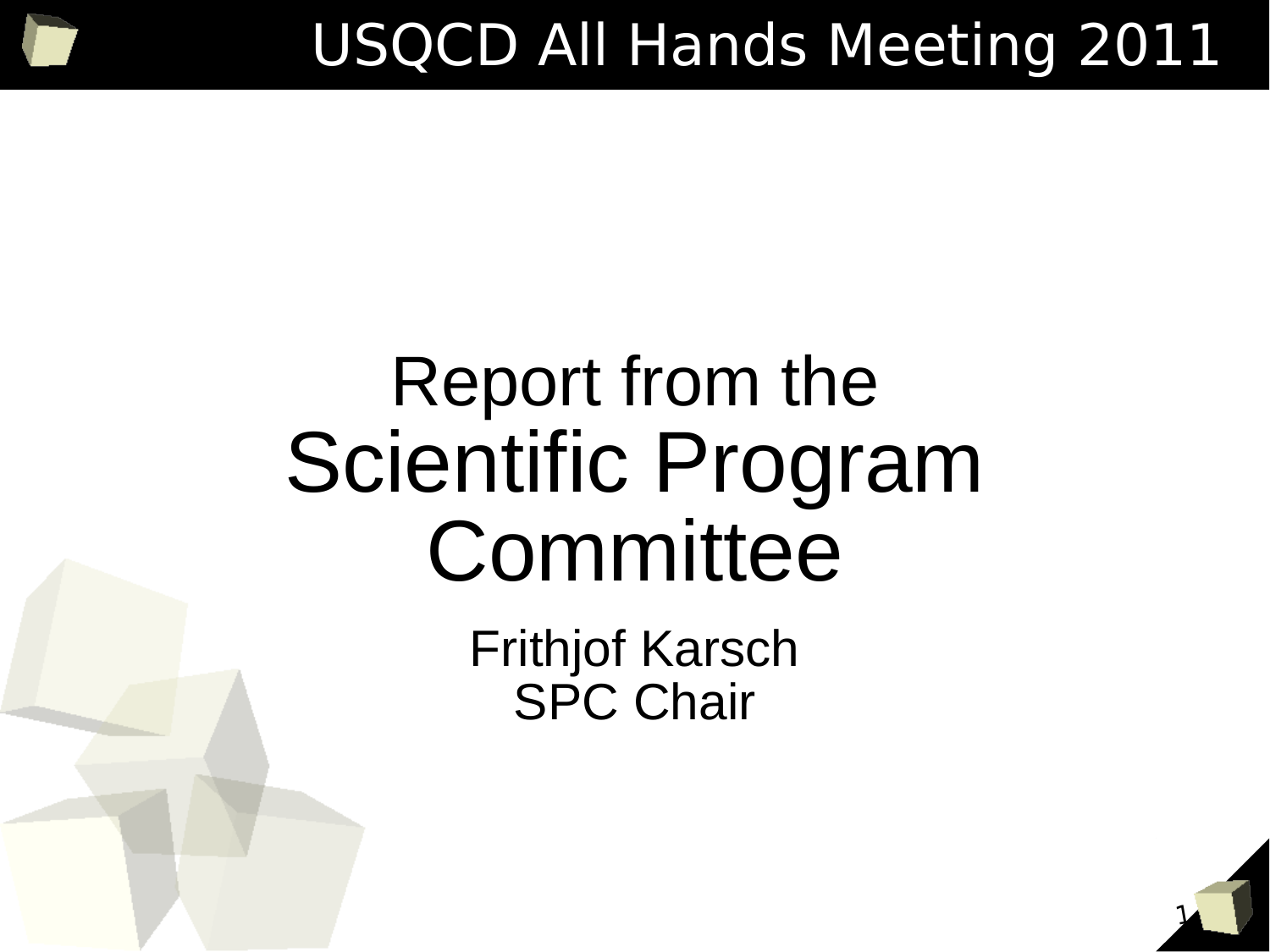### Report of the SPC

# **OUTLINE**

- Allocations 2010/11
- Resources 2011/12
- Requests 2011/12 (INCITE/cluster/GPU)

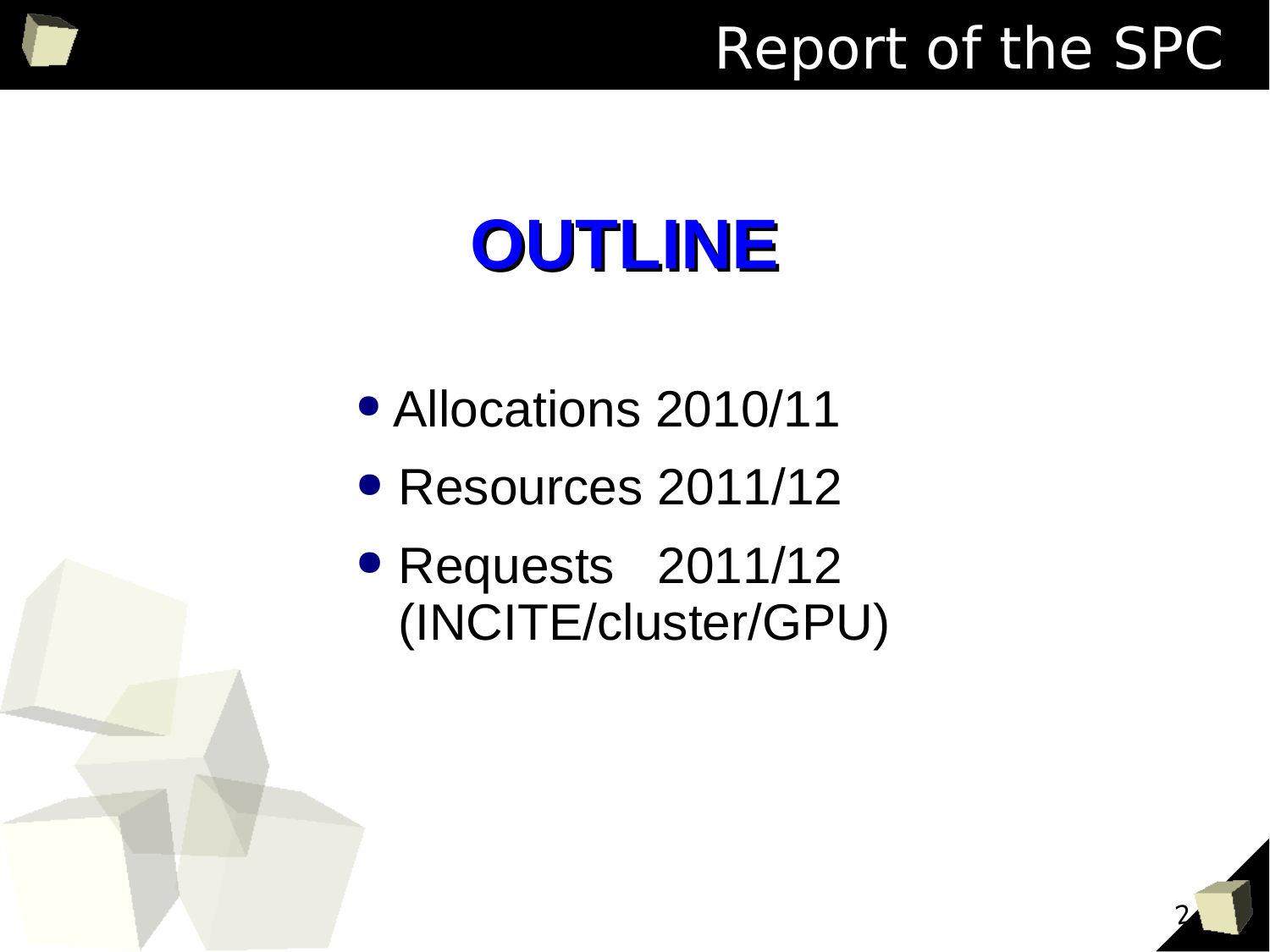

3

Simon Catterall Robert Edwards Taku Izubuchi (replaces Chris Dawson) Frithjof Karsch (chair) Martin Savage Junko Shigemitsu Doug Toussaint (replaces Tom Blum)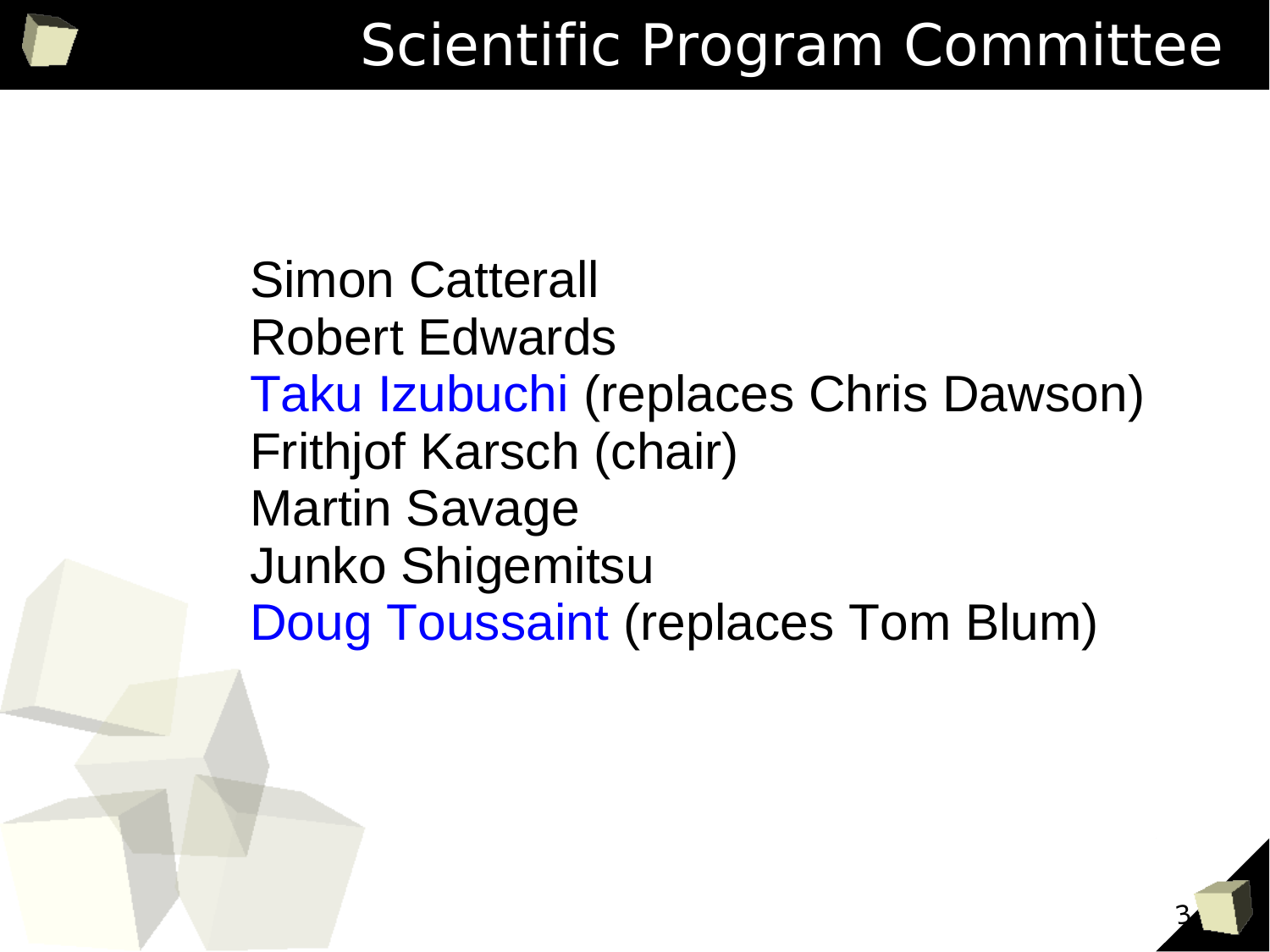

#### The SPC advises the ExecCom

- The **SPC** suggests to the ExecCom allocations of computer time on the DOE-funded hardware at BNL, FNAL and JLab as well as the usage of INCITE time
- The **SPC advises the ExecCom which projects are** suitable new USQCD project proposals, for usage of zero priority time on leadership-class machines, ...
- When additional resources become available, the SPC suggests redistributions/reallocations

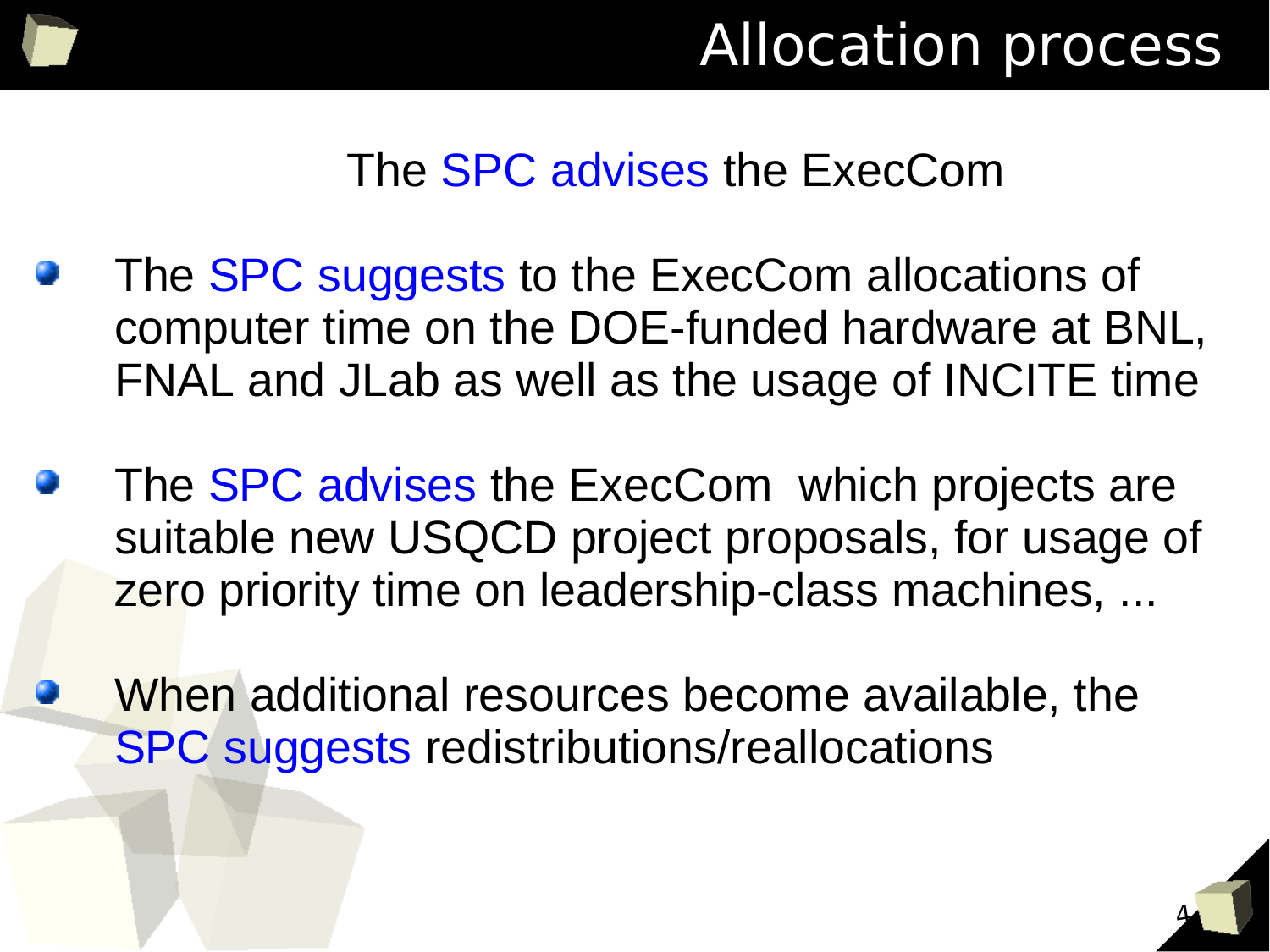

#### **2010 INCITE allocation**

#### **Cray XT4/XT5 at Oak Ridge (2010 allocation: 40 M core-h)**

 half of this has been distributed in the 2010/11 allocation period  $07/10-12/10$ : 20 M core-h  $\sim$  10 M Jpsi core-h

actually used: 102% + 7.5 M J/psi core-h 'no penalty' time

#### **BlueGene/P at ALCF (2010 allocation: 67 M core-h)**

used up already in Jan/Feb 2010; 67 M core-h  $\approx$  36.2 M Jpsi core-h

 during 2010/11 allocation period only zero priority time has been distributed: 03/22/10 – 03/31/11

> $109.45$  M BGP core-h  $\approx$  59.1 M Jpsi core-h (interrupted during Jan/Feb 2011 where regular allocation of 50 M core-h 27 M Jpsi core-h was used)

total INCITE usage 2010/11: 111.1 M Jpsi core-h

(includes half of XT5 INCITE allocation for 2011)

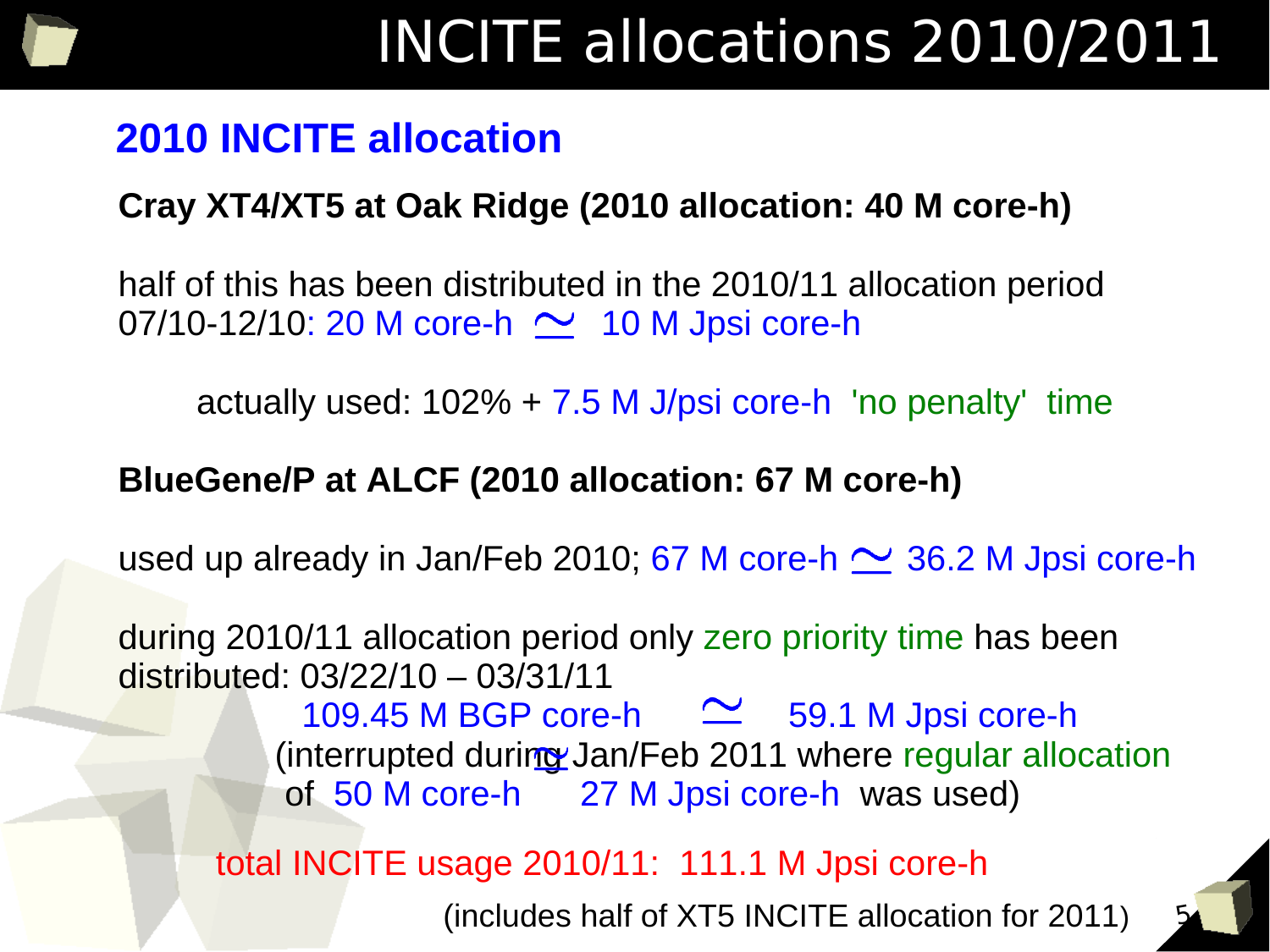### INCITE allocations 2010/2011



zero priority time decreased towards the end of the year; throughput on the average : about 0.36 M BGP core-h/day

6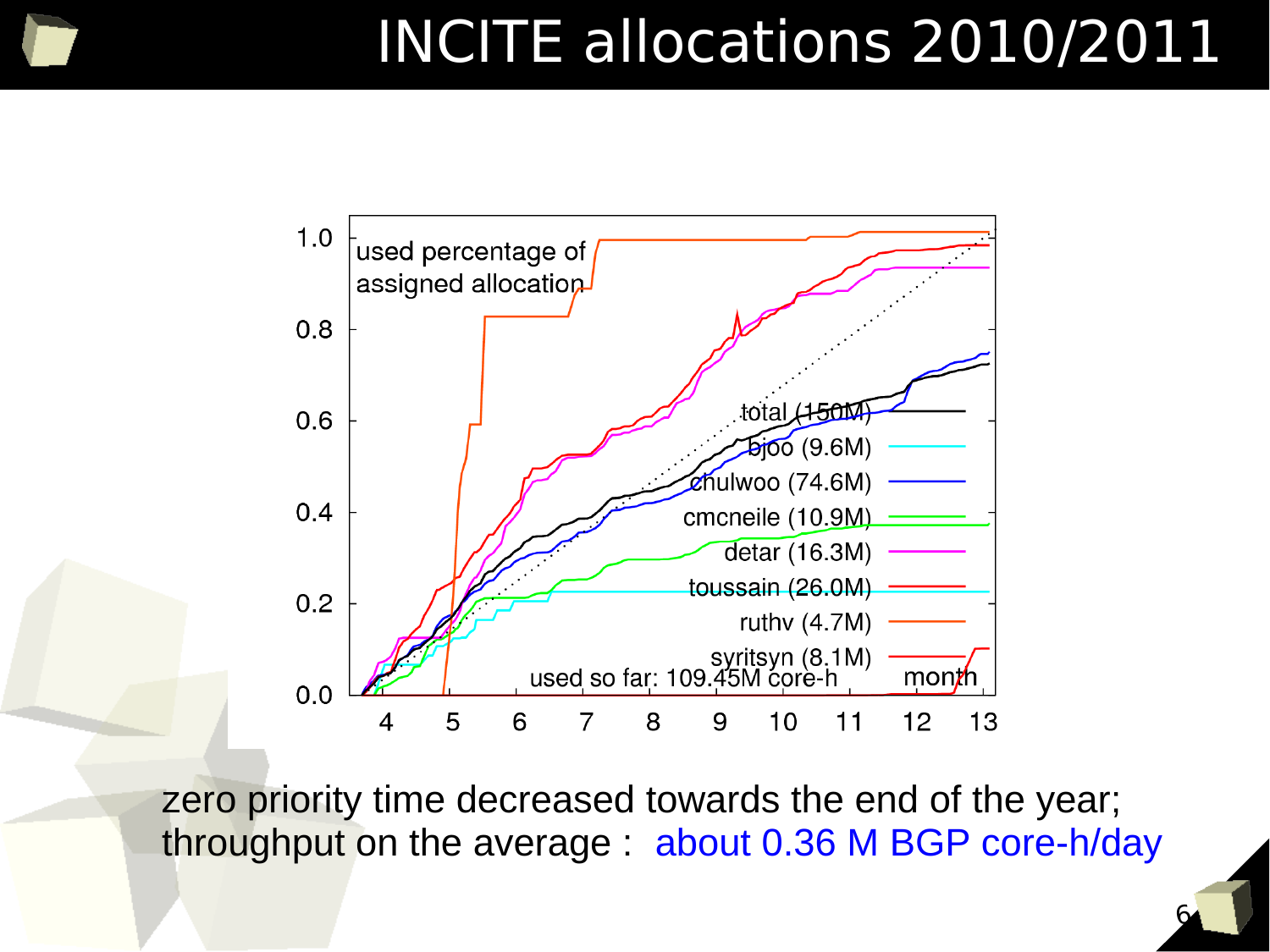

 ${\mathcal{I}}$ 

#### **2011 INCITE allocation (new 3-year INCITE project)**

 **Cray XT4/XT5 at Oak Ridge (2011 allocation: 30 M core-h) BlueGene/P at ALCF (2011 allocation: 50 M core-h)**

expect similar size allocation in 2012

 BGP allocation again used within 2 months: Jan/Feb 2011 we thus will distribute the entire, expected 2012 allocation;

 on the Cray half of 2011 allocation and half of expected 2012 allocation will be distributed in 2011/12

 allocation of regular INCITE allocation on BGP followed project proposal:

36% DWF 24% HISQ 20% Thermo 20% BSM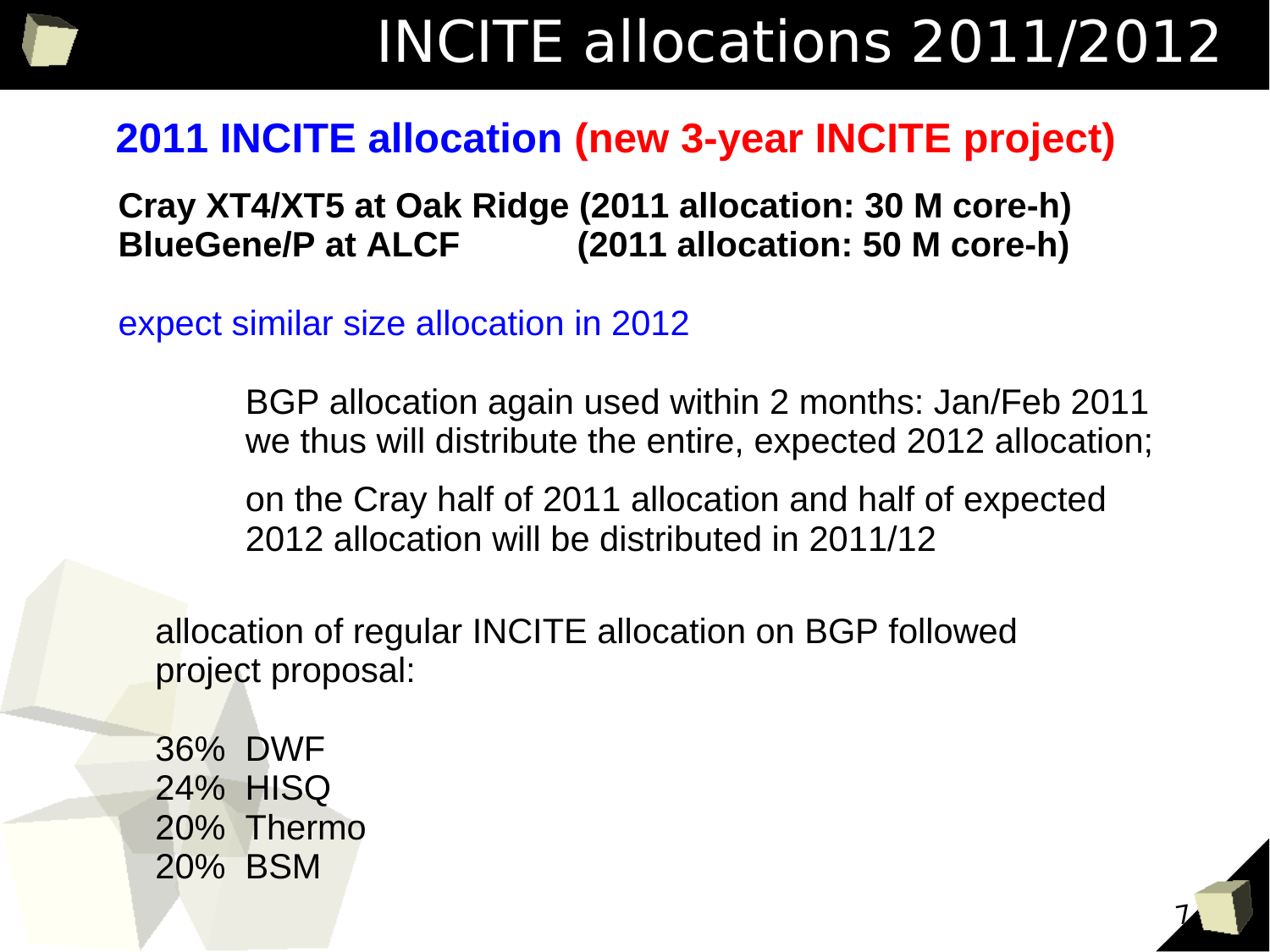## INCITE allocations 2011/2012

New allocation period 2011/12 started on BG/P already on 04/01/2011: SPC allocated preliminary zero priority time in April 2011; allocation period has been synchronized with USQCD allocation period, i.e. it now also lasts until 06/12

BlueGene/P at ALCF discretionary time usage since 04/2011:

| user      | M BGP      | usage         | allocation     | do get about 0.36M BGP            |
|-----------|------------|---------------|----------------|-----------------------------------|
|           | core-hours | $\%$ of total | $%$ of total   | core-h/day                        |
| Bazavov   | 2.269      | 17.7          | 19             |                                   |
| Chulwoo   | 2.489      | 19.4          | 21             | $\Rightarrow$ call expected about |
| McNeile   | 0.564      | 4.4           | 12             | 83 M BGP core-h                   |
| DeTar     | 1.123      | 8.8           | 7              | in 2011/12                        |
| Fleming   | 1.169      | 9.1           | 11             | but may turn out to be            |
| Mawhinney | 1.918      | 14.9          | $\overline{5}$ | more,                             |
| vdWater   | 0.277      | 2.2           | $\overline{5}$ |                                   |
| Syritsyn  | 1.287      | 10.0          | 6              | 140 M BGP core-h ?                |
| Toussaint | 1.737      | 13.5          | 14             |                                   |
| total     | 12.834     | 100.0         | 100            |                                   |
|           |            |               |                |                                   |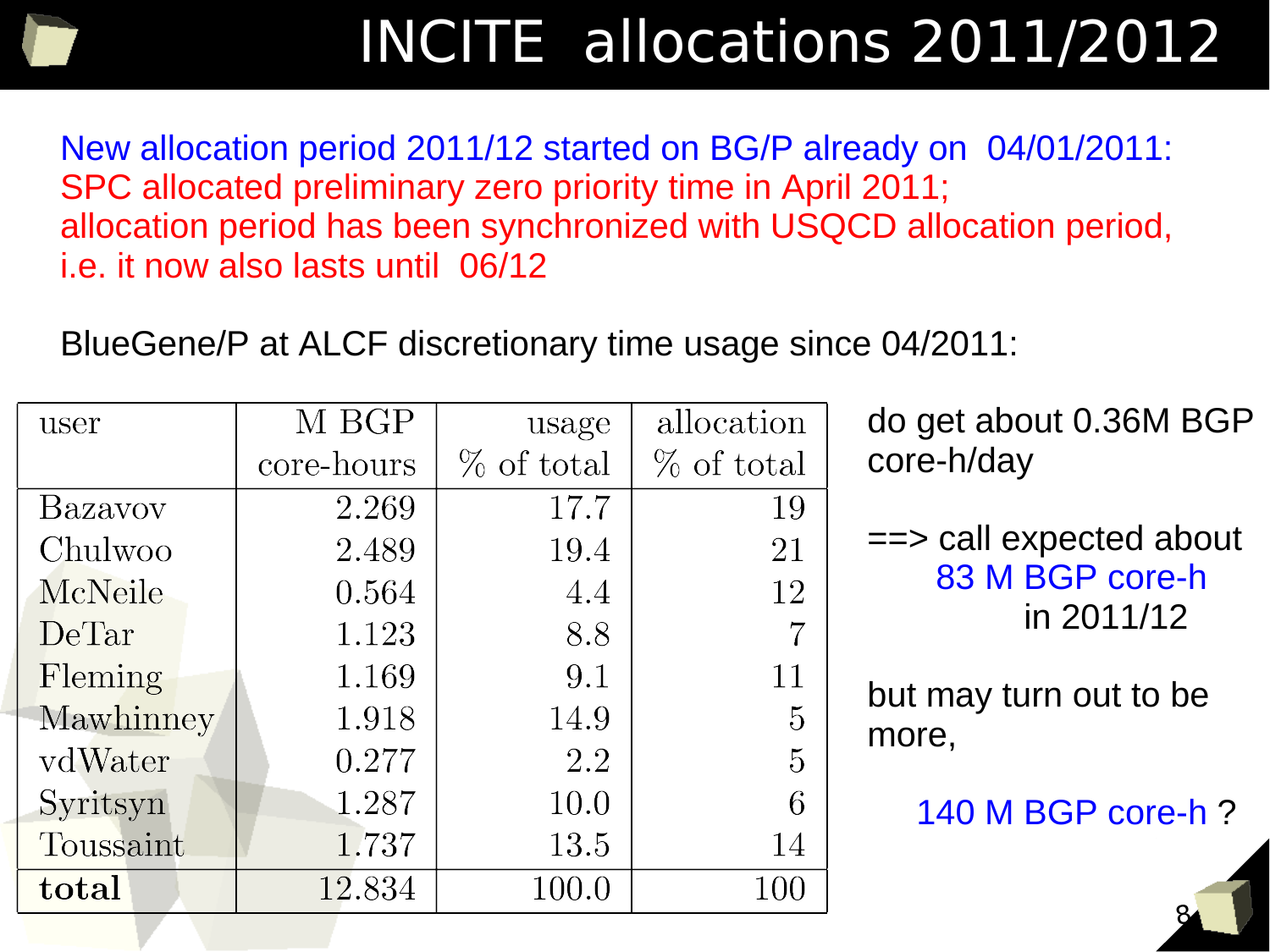

#### **2010/11 allocation on USQCD hardware**

#### **regular call: 07/10 – 06/11 supplementary call: 01/11 – 06/11**

- 9 INCITE projects
- 3 QCDOC projects
- 16 type-A projects;
- 14 type-B projects on clusters
- 12 GPU proposals (includes 5 projects with less than 100 K hours)

allocated 165.1 M Jpsi core-hours on clusters 10.6 M Jpsi core-hours on QCDOC 3.5 M GPU hours

> 44.5 M Jpsi core-hours regular INCITE time 59.1 M Jpsi core-hours zero priority INCITE time 7.5 M Jpsi core-hours no penalty time

> > 9

total allocation: 286.8 M Jpsi equivalent core-hours + 3.5 M GPU hours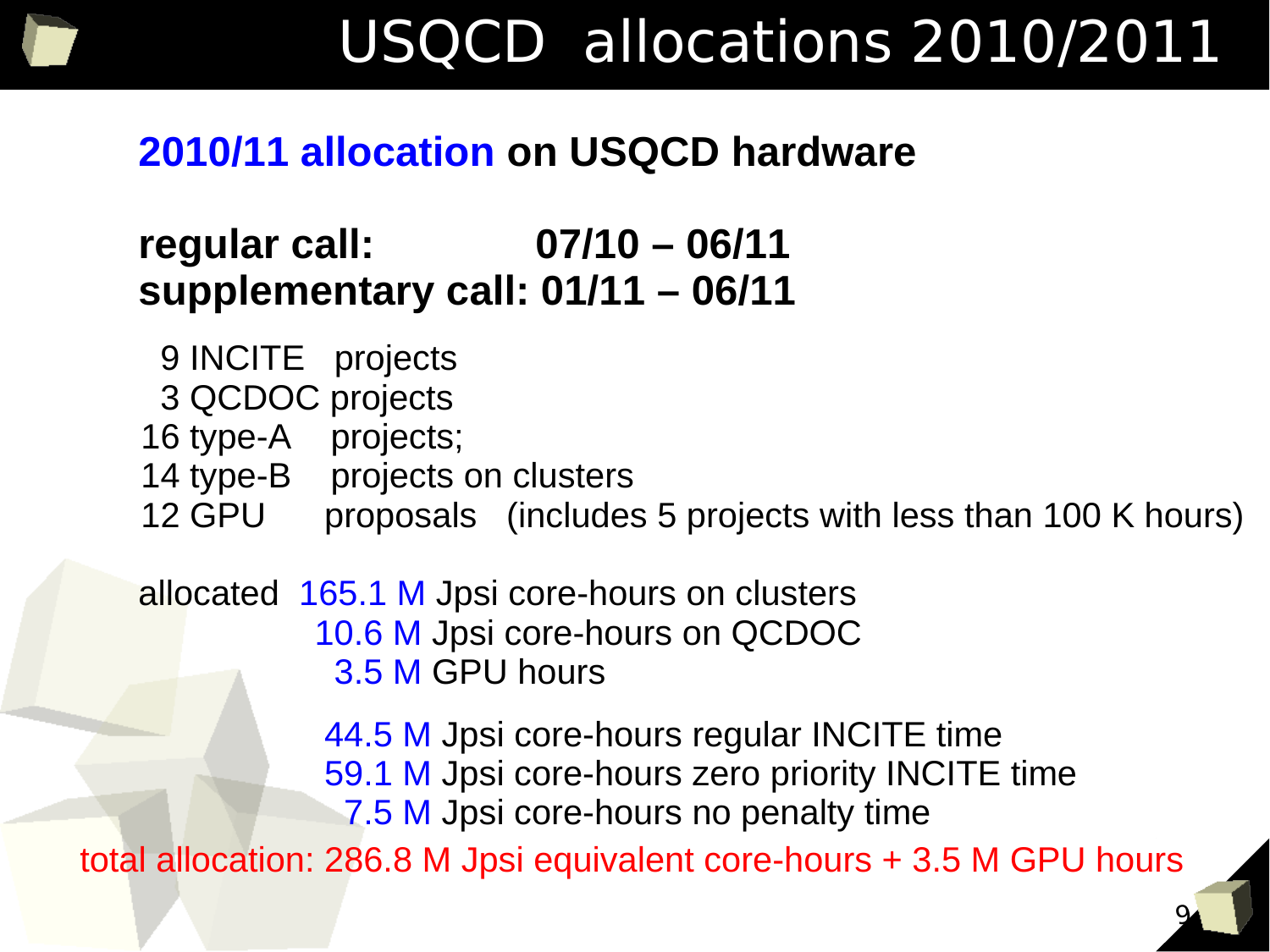

Allocations in Jpsi equivalent core-hours increased upper limit for type-B proposals to 2.5 M Jpsi equivalent core-hours

INCITE: 42.0 M (regular) 45.0 M (estimated zero priority)

cluster: 262.3 M

GPUs: 4200 K GPU-hours

+ 5.0 M storage

-------------------------------------------------

– Japan-aid: about 10 M Jpsi core-h during 5/11 – 9/11

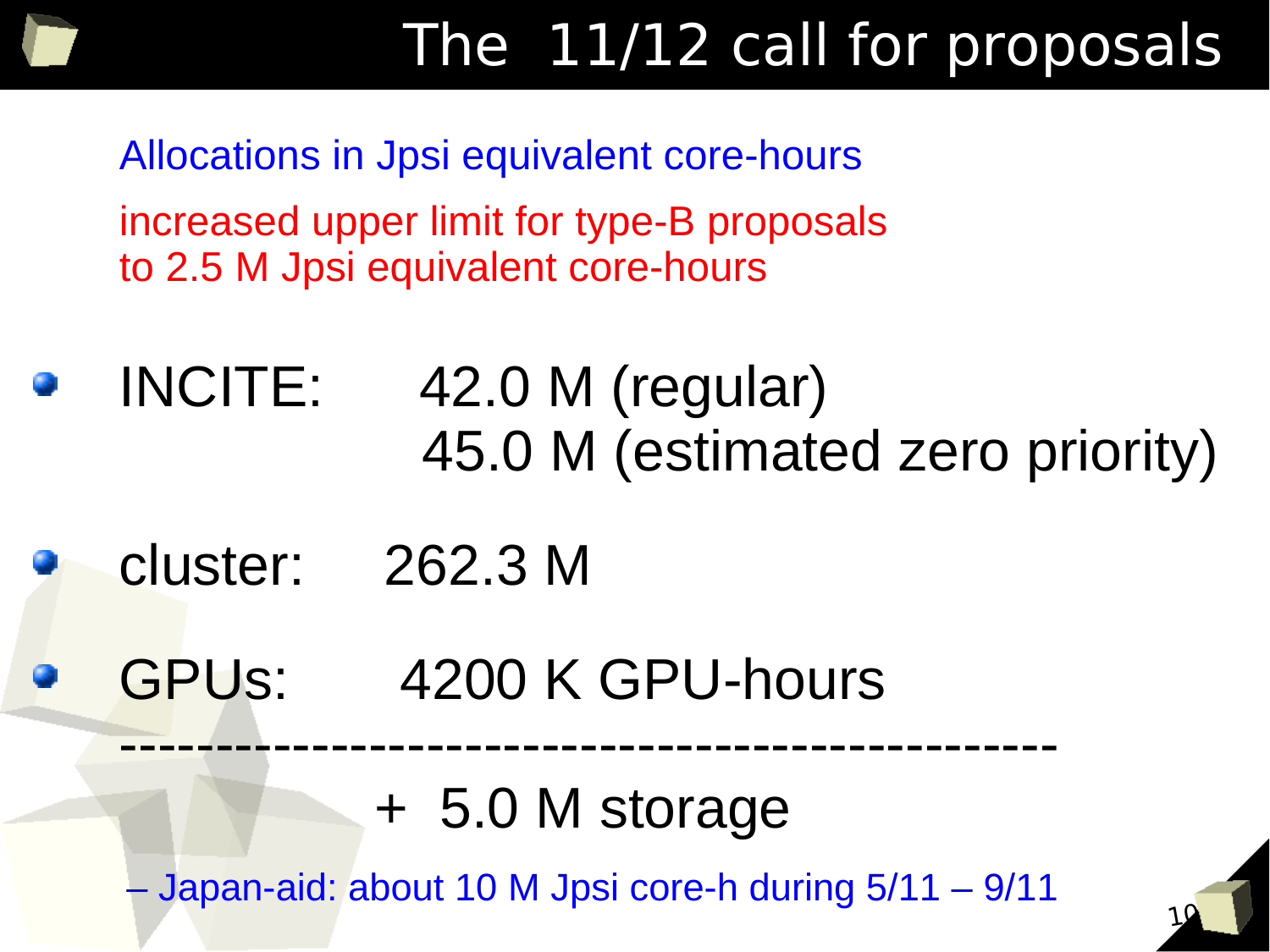

- 22 type-A; 15 type-B proposals
- type-A proposals: 9 INCITE 17 cluster 6 GPU • type-B proposals: 12 cluster
	- 3 GPU
		- type-B: request 10.1% of available time

11

### CPU time request

- cluster: 140% of available time
- GPUs: 140% of available time
- INCITE: (127+218)% of (not) available time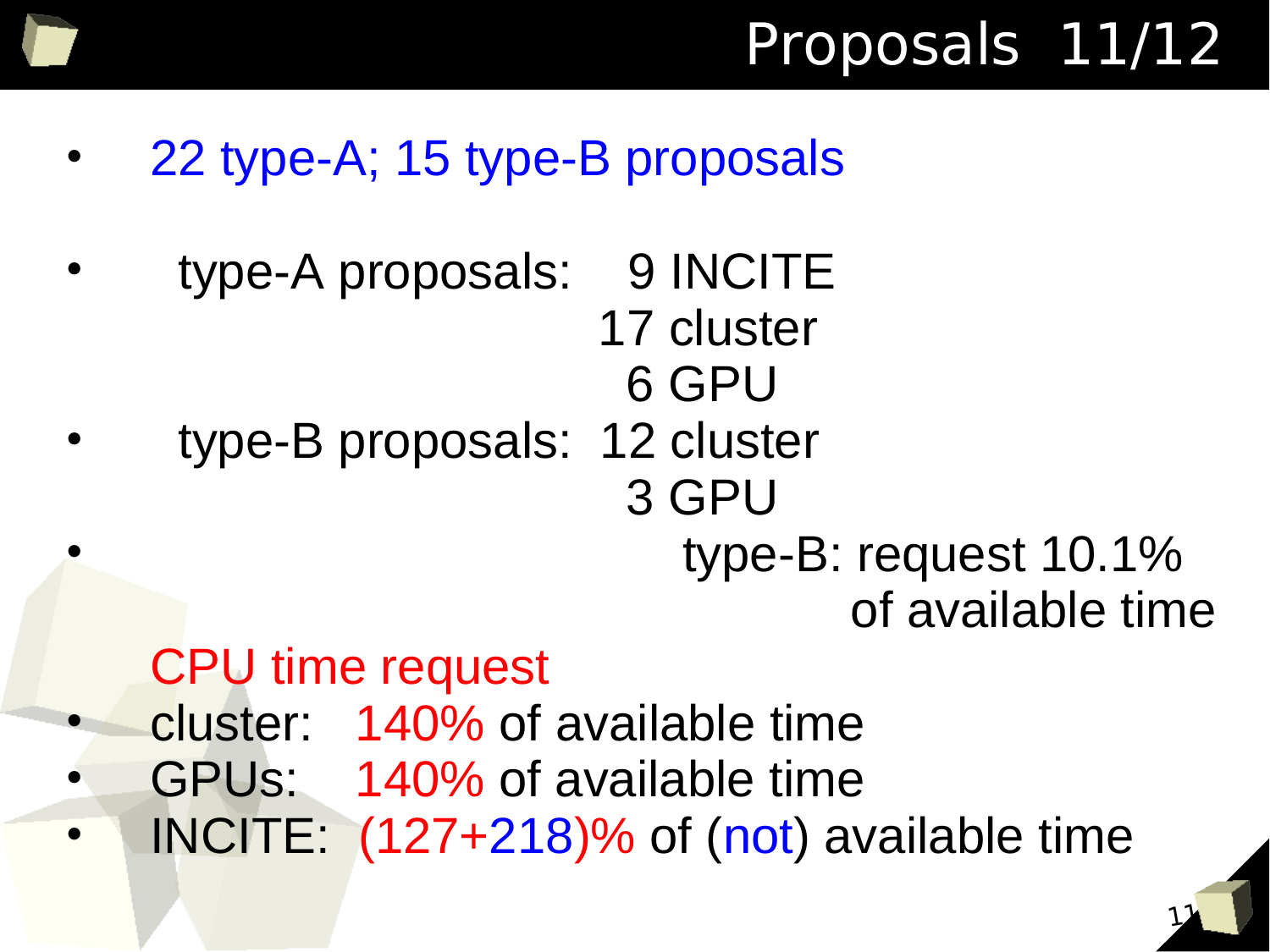### Requested allocation: type-A



12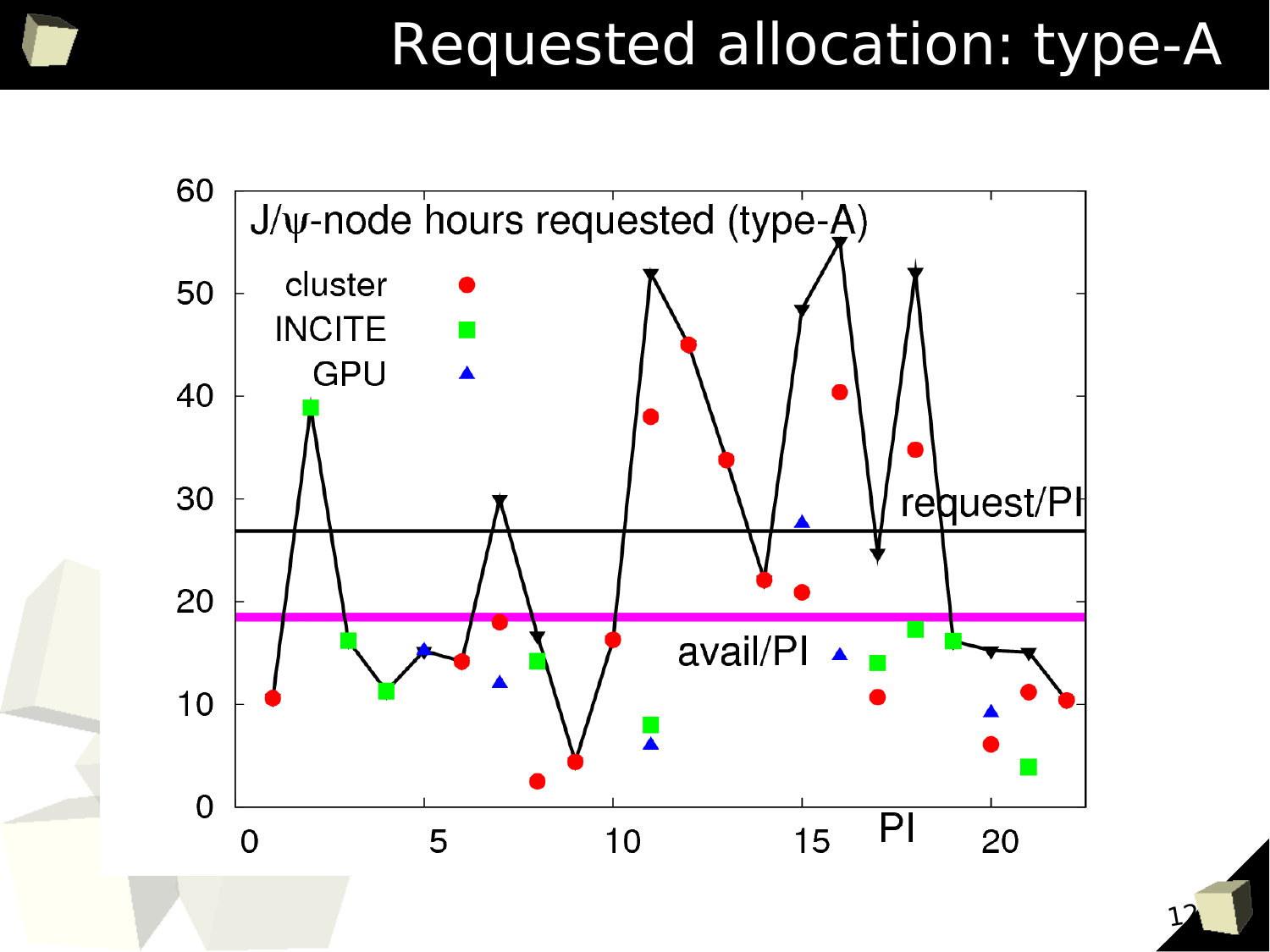ι

13

- second half of the Ds cluster at FNAL: 176 nodes = 5632 cores
	- adds about 54 M Jpsi core-h (already anticipated in our call for proposals)
- - GPU cluster at FNAL: 65 node cluster with 128 GPUs adds about 900 K GPU-hours (already included in the call for P.)

[allocations may need to be reduced a bit due to late arrival of the new nodes]

- early science time on BGQ prototype at BNL starting 12/11 ?

not relevant for next allocation period: - new hardware: BGQ at BNL or cluster at JLab? - ALCF early science time on BGQ ?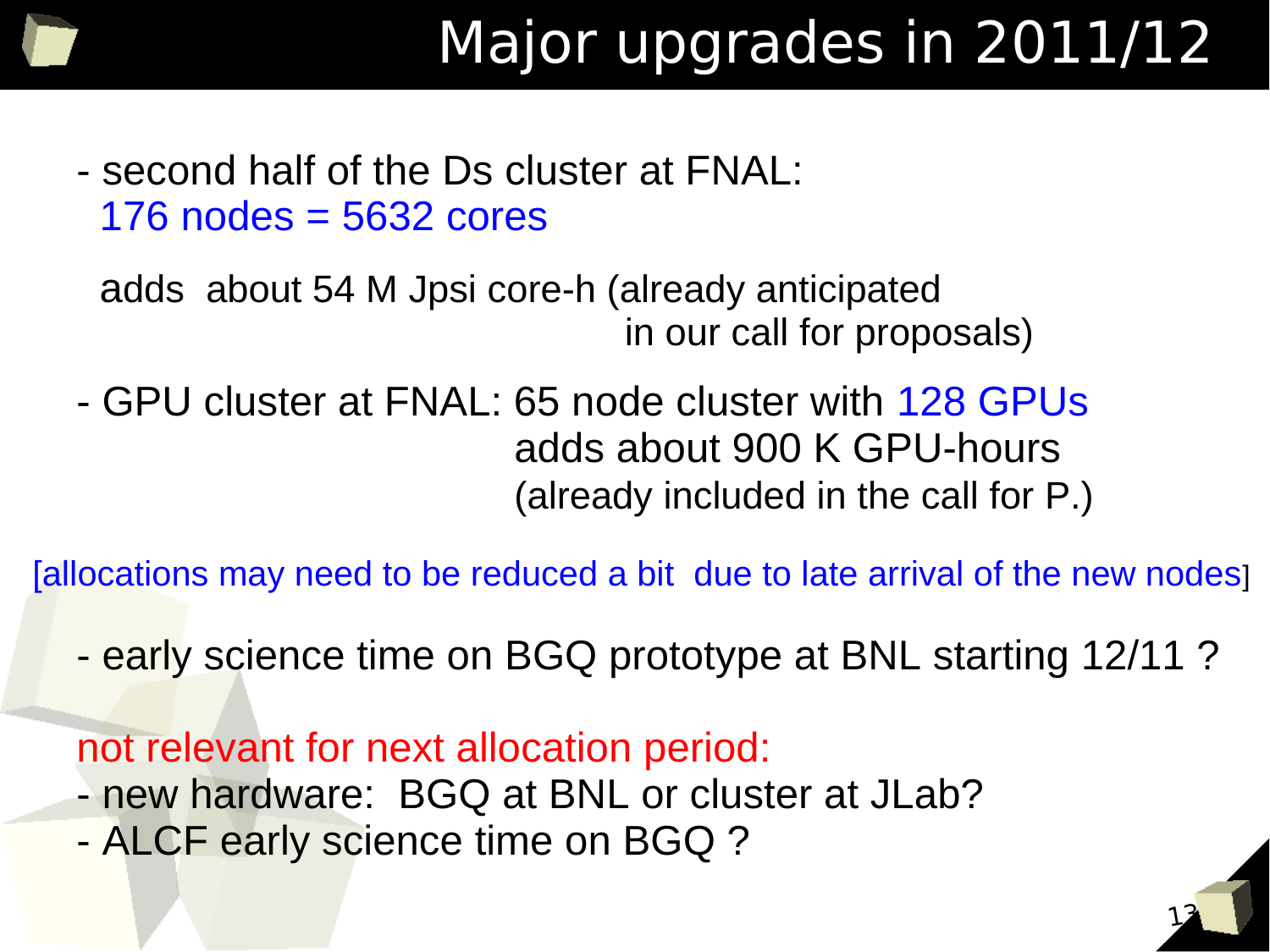### Requested disc storage space

Request is significantly larger than last year:

requested about 12.3 M J/psi equivalent core-h

- 330 TB disk
- 915 TB tape

planned to allocate 5 M J/psi equivalent core-h

14

Ξ

FNAL and JLab site managers think that they can handle this increased request